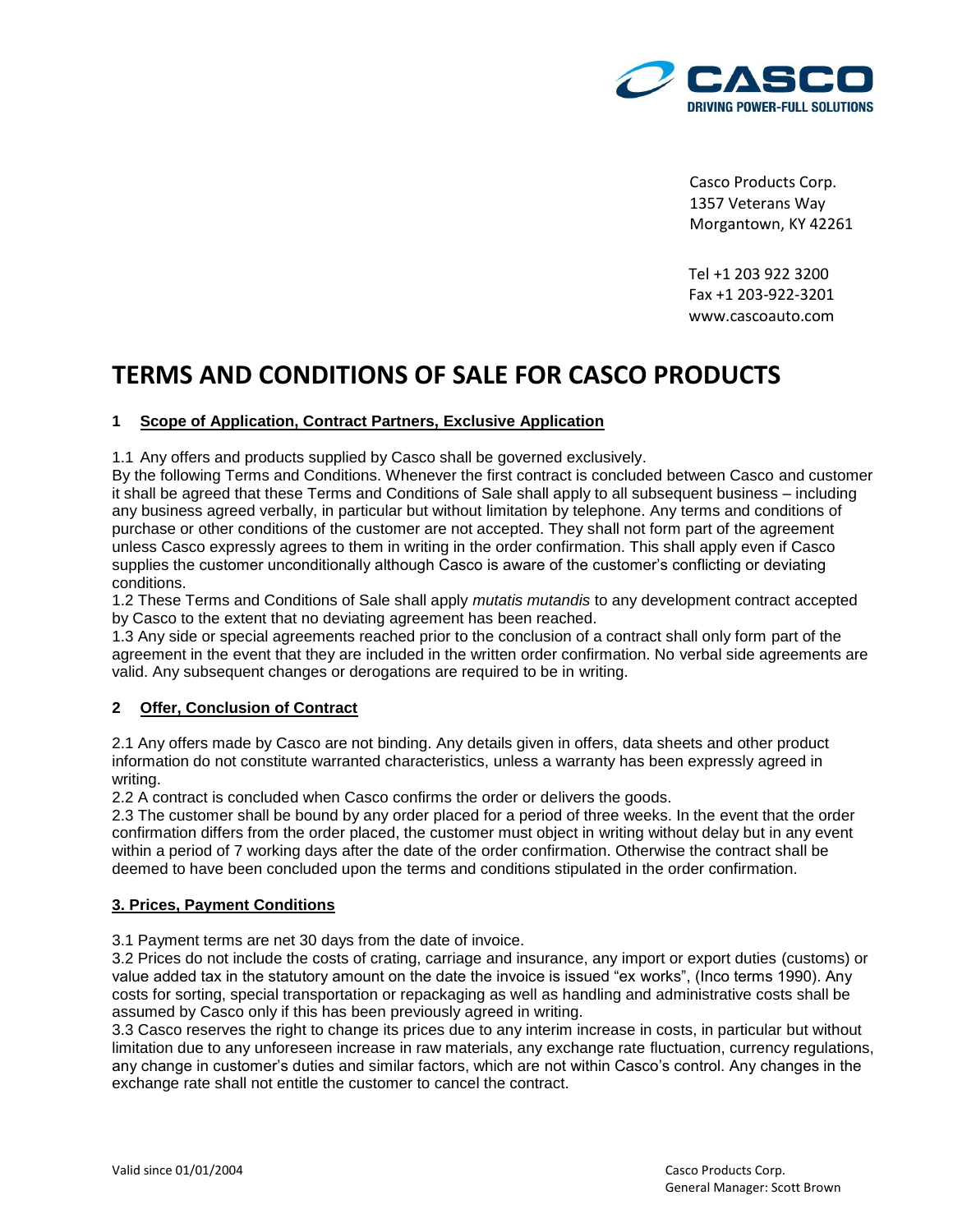

## **4. Late Payment**

4.1 In the event that it transpires after a contract has been concluded that the customer's financial situation is so bad that the customer will probably not be in a position to meet material contractual obligations, or in the event that the customer is more than 4 weeks in arrears with a payment or in the event that the customer permits a bill of exchange or check which has been accepted by Casco to be protested, Casco may, without prejudice to its other rights:

4.2 demand that any and all outstanding invoices become immediately payable;

4.3 withhold any and all supplies or services under any contracts which have not yet been performed and cancel any contracts in the event that the customer is not willing to perform its obligations concurrently, despite being requested to do so, or is not willing to provide security:

4.4 assert any and all of its rights under the reservation of title (Clause 9).

4.5 Casco is entitled to demand interest on arrears at a rate of 8% above the base Interest rate applicable at any given time as damages due to delay in performance. This shall be without prejudice to any other rights of Casco to claim damages.

### **5. Forecast of Supply Requirements, Delivery and Delivery Time, Self-Delivery**

5.1 The customer must provide Casco with a rolling forecast of supply requirements for periods of 6 month each. On the basis of said forecasts Casco shall be entitled to manufacture products for a period of 6 weeks in advance and to order material for a further period of 12 weeks thereafter. Unless the customer cancels the quantities stipulated in a forecast of supply requirements prior to commencement of the aforementioned periods, the customer shall be under an obligation to accept the goods manufactured by Casco in accordance with said forecasts and shall be under a duty to reimburse Casco for any costs incurred thereby. 5.2 There shall be no fault in delivery – even in the event that the delivery dates are binding – unless the customer has issued a reminder. The delivery date shall be deemed to have been observed provided that, by the time it expires, the goods ordered have left the works/warehouse or notification has been given that the goods are ready for dispatch.

5.3 In the event than an agreed delivery date is not complied with due to force majeure, industrial action, fire, machine failure, unforeseeable obstacles or other circumstances for which Casco is not responsible, the delivery time shall be extended by the duration of said events. This shall apply mutatis mutandis in the event that Casco is in default with delivery at the time when any such event occurs.

5.4 In the event of a delay within the meaning of Clause 5.3 of more than 3 months both Casco and the customer shall be entitled to cancel the contract. In the event that the delivery date is not complied with for reasons other than those stipulated in Clause 5.3 only the customer shall be entitled to cancel the contract. 5.5 It shall be a prerequisite for any cancellation by the customer that the customer has in writing granted Casco a reasonable grace period for performance (of at least 3 weeks) together with notice that the customer will refuse to accept performance after expiry of the grace period. In the event of any delay with a partial delivery the customer shall be entitled to cancel the entire contract only in the event that the partial performance is of no interest to the customer.

5.6 Any claims for consequential or incidental damages because of delay or impossibility, even any delay or impossibility which has occurred up to cancellation of the contract, are excluded pursuant to the provisions in Clauses 10 and 11.

5.7 Casco shall not be in delay in performance in the event that a sub-supplier, with whom a contract was concluded for covering goods, fails to perform or fails to perform on time.

### **6 Passing of Risk and Acceptance**

6.1 The delivery is made ex-factory/warehouse at the risk and for the account of the customer ("ex works", Incoterms 1990).

6.2 The risk shall pass to the customer upon acceptance of the goods, otherwise upon delivery of the goods to the carrier even in the event that partial delivery is made or Casco has assumed additional services, e.g. the transport costs or carriage.

6.3 The customer is under an obligation to accept the goods upon delivery, but in any event within eight days after receipt of notification that the goods are available at the agreed place of acceptance.

6.4 In the event that the customer is late with accepting the goods or the delivery is delayed due to other circumstances for which the customer is responsible, the risk shall pass to the customer at said point in time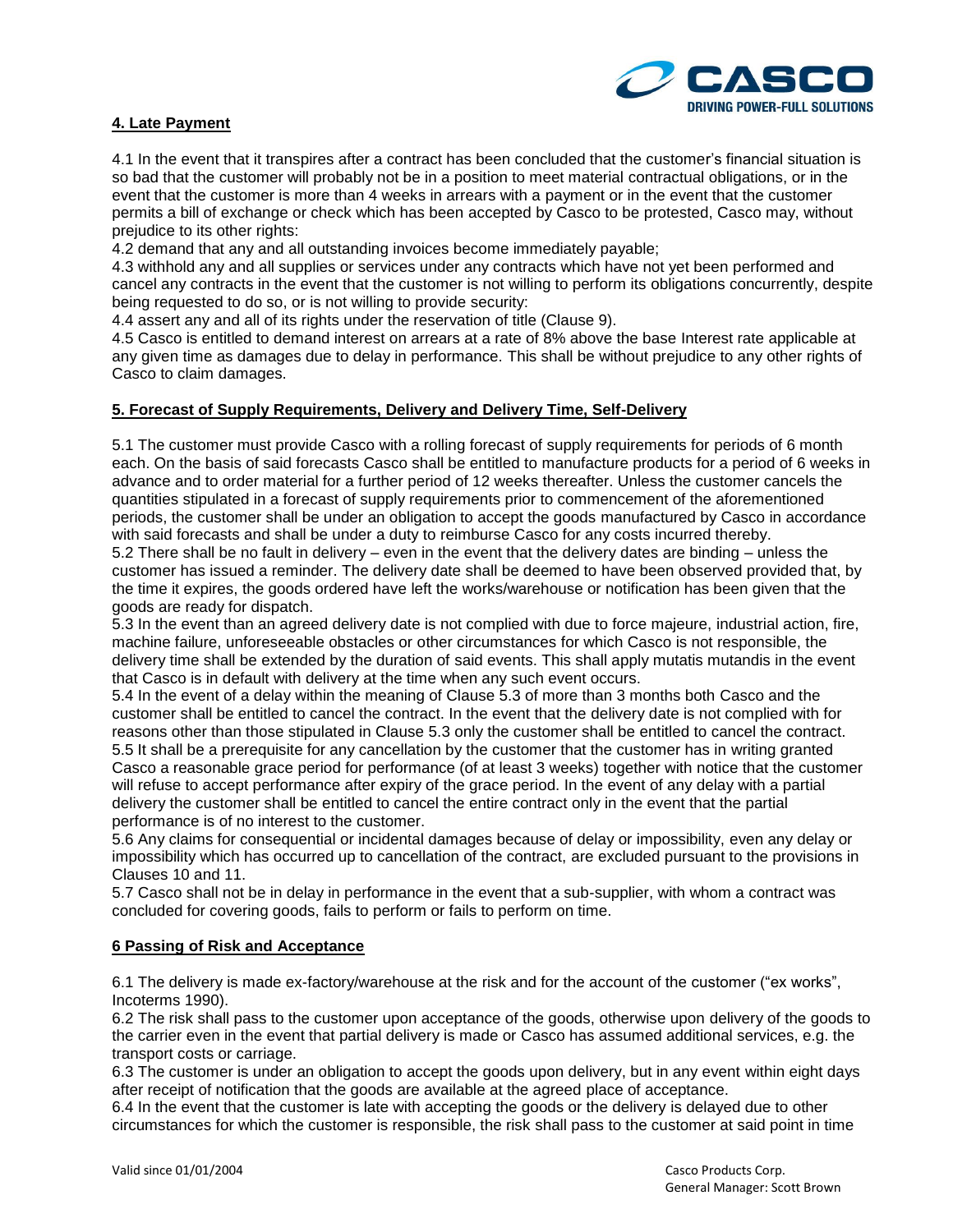

and, in addition, the purchase price shall in such event become payable. The customer shall bear the costs of storing the goods at Casco or any third party. This shall be without prejudice to the right to any further right to claim damages from the customer.

## **7. Warranty**

7.1 In the event of any warranty case the customer shall be entitled to the rights described below. In addition the parties can in individual cases agree product-related technical factors required for the acknowledgment of a claim. Deviations in quality which are usual in the trade as well as tolerances in color, quantity and weight do not constitute a defect unless express warranty has been given.

7.2 Any demands for reverse payment by the customer shall be accepted by Casco only after prior consultation with and the written agreement of Casco. It shall be a prerequisite for raising any warranty claim that the customer provides Casco with the goods being complained about within one week after the defect has arisen. In the event that this deadline is not complied with Casco reserves the right to reject the demands for reverse payment by the customer. In the event that there is a defect in the purchased goods for which Casco is responsible Casco shall, at its option, be entitled to provide a replacement or to repair the goods. 7.3 In the event that Casco is not prepared or is not in a position to provide a replacement or to repair the goods or in the event that any such action is unreasonably delayed for reasons for which Casco is responsible or in the event that any such actions fails for any other reason, the customer shall, at his option, be entitled to

demand rescission (reversal of the contract) or an appropriate reduction in the purchase price (reduction). 7.4 By separate agreement Casco can accept and assume tool maintenance. Tool repair costs shall not be borne by Casco.

7.5 The warranty period shall end 12 months after the registration date but in any event no later than 18 months after delivery by Casco. Any agreements in derogation from this are required to be in writing. 7.6 Once a series has been phased out Casco guarantees that spare parts will continue to be supplied by individual agreement for a maximum of 10 years. The fixed prices for standard parts will not be apply to these spare parts.

7.7 Warranty claims against Casco shall be accepted only up to the value of the goods.

7.8 Within the scope of the provision in Clause 8, Casco disclaims any further liability towards the customer on the grounds of any defects in the delivery or in the performance.

### **8. Liability**

8.1 Casco shall be responsible in the event that Casco, its statutory representatives, employees or agents have acted intentionally or grossly negligently or in the event that the claim for damages is due to a breach of a warranted characteristic. Casco shall be responsible in the same way in the event that Casco, one of its statutory representatives, employees or agents carelessly breaches an obligation which is of material importance for achieving the purpose of the contract. Any other claims against Casco for damages, irrespective of the legal cause of action, in particular any claim based on late performance, a breach of consulting or contractual ancillary obligations, pre-contractual obligations, a positive breach of contract, an infringement of any third party intellectual property rights or tort, shall be precluded.

8.2 Casco's liability shall be unlimited if the event causing damage was caused intentionally or grossly negligently by Casco, its statutory representatives or agents. In all other cases, the claim for damages shall be limited to the foreseeable damage. The payment of consequential and incidental damages such as lost profit shall in any event be precluded.

8.3 All claims against Casco for damages shall be time-barred unless made within 6 months after delivery. This shall not apply to claims in tort, which shall be governed by the applicable state of limitations. 8.4 To the extent that Casco's liability is excluded, such exclusion shall also apply to the personal liability of Casco's employees, representatives and agents.

### **9. Reservation of Title**

9.1 Casco reserves title to goods delivered by the customer until such goods have been paid for in full. This reservation of title extends to any and all receivables which have already accrued at the time when the contract id concluded; it also extends to any and all receivables under subsequent transaction (reserved goods). 9.2 The customer is not entitled to pledge the reserved goods or transfer them as security. The customer is under an obligation to reserve title to the goods in the event that the customer resells the reserved goods.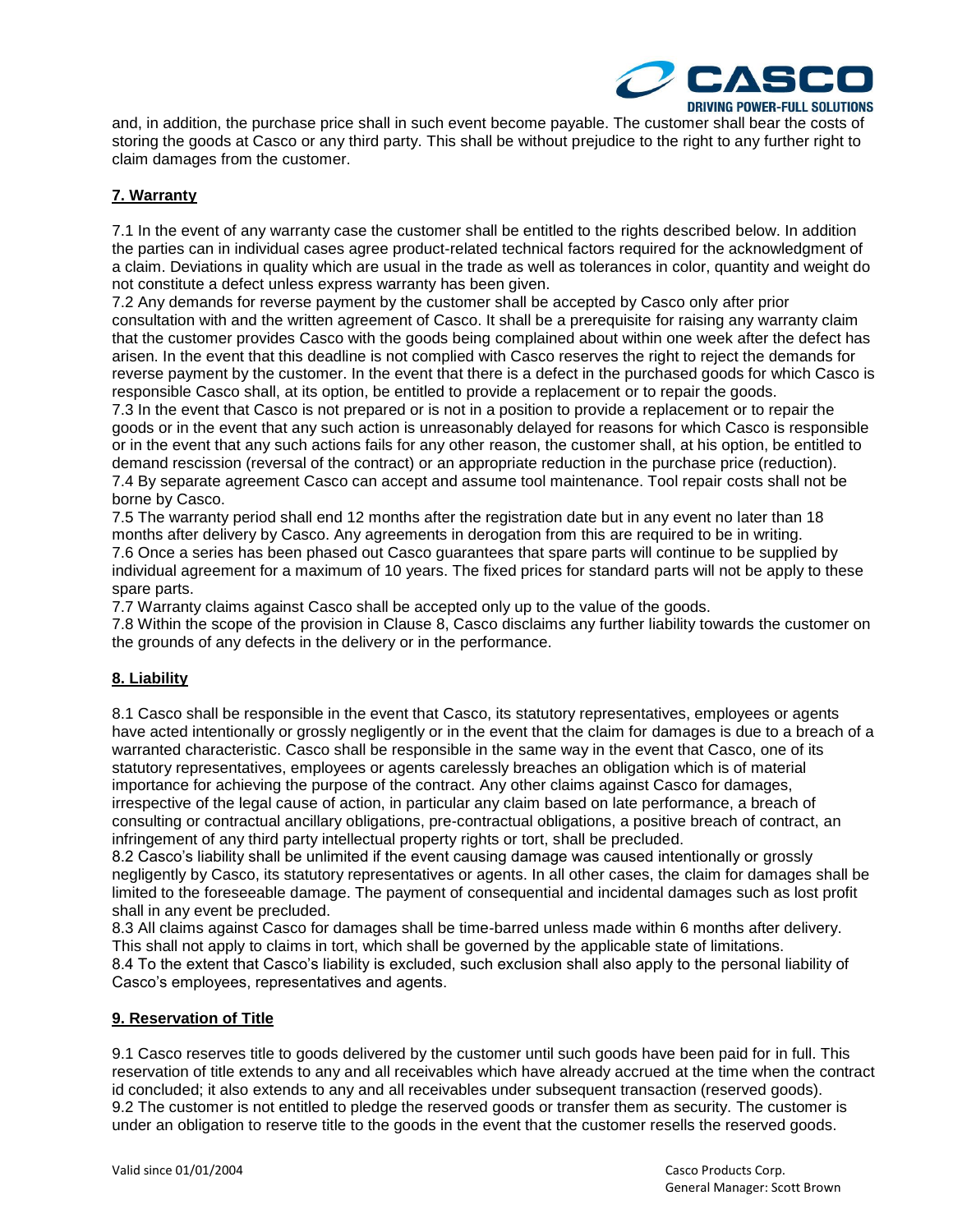

9.3 In the event that the reserved goods are indivisibly combined (processed or mixed) with any article which does not belong to Casco, Casco shall acquire co-ownership of the new article in the proportion which the value of the reserved goods has to the other articles with which they are combined at the time they are combined. In the event that the goods are combined in such a manner that the new article is considered to be the main article, it shall be deemed to be agreed that the customer will transfer proportionate co-ownership to Casco. The customer shall keep the sole ownership or co-ownership thus created safe for Casco. 9.4 The customer shall be entitled to resell the reserved goods in the ordinary course of business. The customer now already cedes to Casco any and all claims to which the customer is entitles or rights to remuneration (e.g. under tort or any insurance claim) due to the resale or any other cause of action concerning the reserved goods in the amount of the invoice value of the reserved goods. This cession shall apply irrespective of whether the reserved goods were sold without or after having been processed/mixed. The customer shall be entitled to collect the ceded receivables in the customer's own name.

9.5 Casco may revoke the customer's authorization to resell the goods and authorization to collect the receivables in the event that one of the cases described in Clause 4.1 applies to the customer or in the event that a petition to commence insolvency proceedings is filed in respect of the customer's assets. In such event the customer shall be under a duty to tell Casco the names of the third-party debtors and their respective debts and to provide Casco with all of the documents necessary to collect debts.

9.6 the event that any third party has access to the reserved goods the customer must point out Casco's title rights and must inform Casco in writing forthwith enclosing any bailiff's record of attachment. In the event that the customer fails to inform Casco accordingly, the customer shall be liable for any damage caused to Casco thereby.

9.7 In the event that the realizable value of the collateral, to which Casco is entitled by reason of the reservation of title, exceeds the total debt owed to Casco by the customer by more than 20%, Casco shall be under obligation, upon the request of the customer, to release collateral to which Casco is entitled under this agreement, at its option, up to the aforementioned value threshold.

9.8 In the event that Casco requires the reserved goods to be surrendered, such requirement shall not be deemed to constitute rescission of the supply contract. Once the reserved goods have been surrendered Casco shall be entitled to realize said goods without prior notice. The costs of realization shall be borne by the customer. The realization proceeds subject to a deduction of 15% of the realization proceeds as flat rate costs of realization shall be credited against the customer's liabilities. The second sentence of Clause 4.5 shall apply *mutatis mutandis*.

### **10. Limitation of Damages**

10.1 UNDER NO CIRCUMSTANCES WILL EITHER SELLER OR BUYER BE LIABLE TO THE OTHER FOR SPECIAL, INDIRECT OT CONSEQUENTIAL DAMAGES OF ANY KIND WHATSOEVER.

## **11. Cancelation**

11.1 Requests for cancelation of any order by the Buyer must be in writing and if accepted by Seller, be subject to payments by Buyer on the following basis:

11.2 Any item which upon receipt of a written notice of cancellation are within thirty calendar days of completion are to be completed and paid for by the Buyer in full under regular terms and conditions of billing. On all items for which materials have been purchased but on which no actual production is started payment will be made on the basis of actual cost of materials purchased plus 15% on the total of such costs and expenses. On all items already entered for production and which are not within thirty calendars days of completion, payment will be made on the basis of actual cost of labor (including without limitation engineering services), materials and suppliers applied to the production of such items plus overhead expenses allocated in accordance with generally accepted accounting practice as applied by Seller, plus 15% on the total of such costs and expenses; provided the total shall not exceed 90% of the contract price. In the event of cancellation of incomplete equipment, Seller's figures shall be accepted as final and conclusive and Buyer's request for disposition of the material cancelled shall be given to the Seller within thirty calendar days from date of notice to Buyer of the cost of cancellation. Buyer's failure to request final disposition of cancelled material within said thirty days shall be conclusive evidence of Buyer's agreement that Seller may dispose of the cancelled material as it sees fit without obligation of any nature by Seller to Buyer.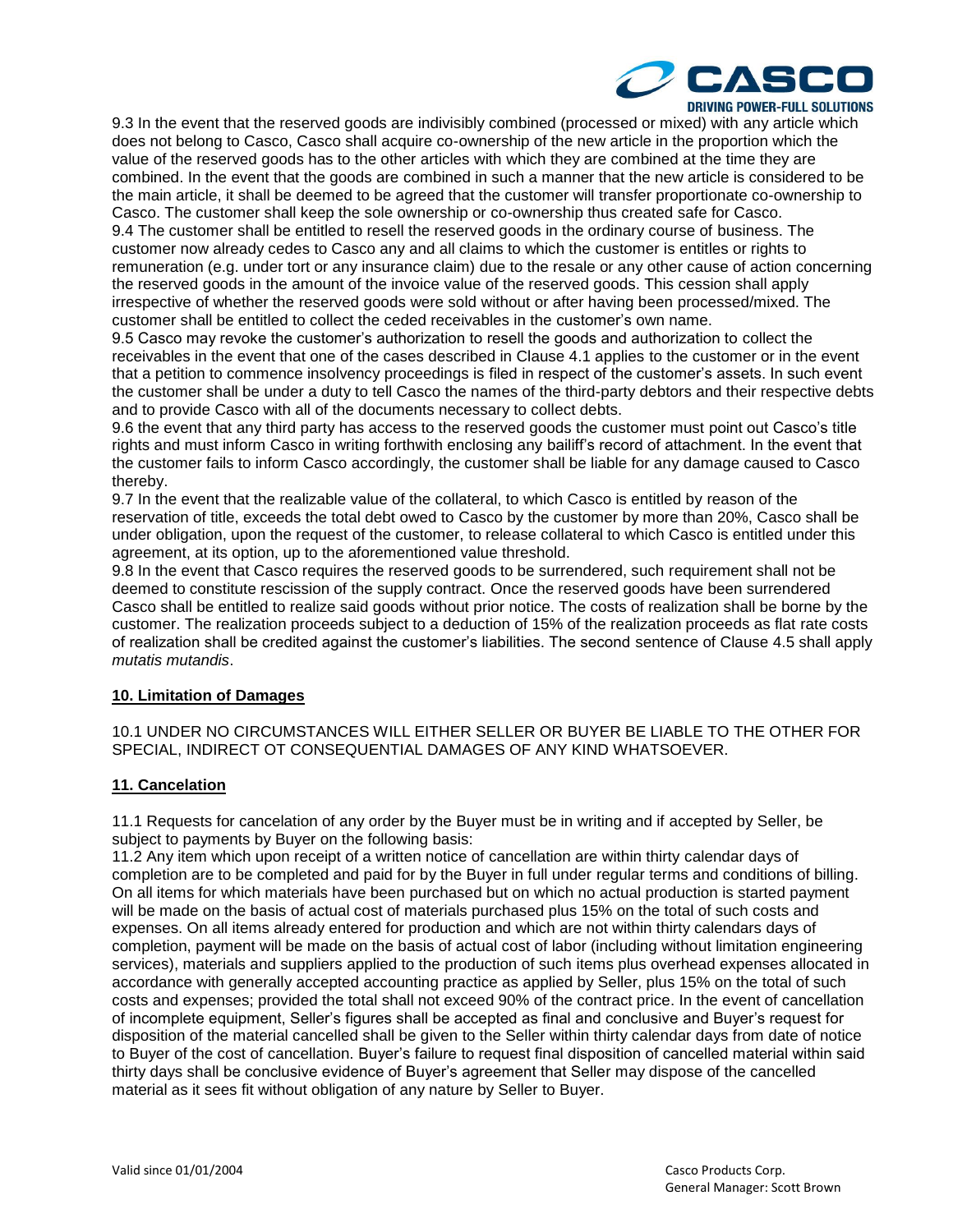

### **12. Assignment and Non-Waiver**

12.1 This contract is not assignable or transferable by Buyer whether voluntary or by operation of law, in whole or in part without the prior consent of Seller.

12.2 Seller's failure to insist upon strict performance of any provision hereof shall not be deemed to be a waiver of Seller's rights or remedies or a waiver by Seller of any subsequent default by buyer in the performance of or compliance with any of the terms hereof.

#### **13. Separate Contract**

Each delivery shall stand and may be recovered for as a separate and independent contract. If Buyer fails to fulfill the terms of order, purchase, or payment under this or any other contract with Seller, Seller without prejudice to other lawful remedies may at its option defer further shipments hereunder until such default is made good, treat such default as a breach of this entire contract or terminate this contract.

#### **14. Entire Contract and Construction**

14.1 The agreement between Buyer and Seller in respect of the goods identified on the attached Purchase Quotation hereof consists in its entirety of the terms and conditions appearing on the attached Purchase Quotation in lieu of all others and supersedes all previous communications, representations or agreements either oral or written, between the parties hereto with respect to the subject matter hereof. No modification shall be effected by the acknowledgement or acceptance of Buyers purchase order forms or other documents containing terms and conditions different from or in addition to those contained herein.

14.2 Acceptance or use by buyer of any goods delivered hereunder shall be an acceptance of these as the only terms and conditions applying to the purchase and sale of said goods unless other terms and conditions are agreed to in writing by both parties specifically referring to this Agreement.

### **15. Dispute Resolution**

The parties hereby agree to dispute resolution procedures for purposes of this Supply Agreement as follows: 15.1 with respect to any dispute, controversy or claim between the parties arising out of, or in connection with or otherwise relating in any way to this Supply Agreement or the breach, termination or validity hereof or the rights and obligations of the parties hereunder, a party shall first give notice as provided in Section 15 hereof to the other party of the nature of the dispute, its dispute, controversy or claim. The parties shall promptly endeavor to attempt to amicably resolve the dispute;

15.2 in the event that within twenty (20) Business Days after notice of a dispute, claim or controversy is given a resolution is not reached under this Section 15, the dispute, controversy or claim may, thereafter, at the written request of any party involved therein, be submitted for consideration to an executive officer of Seller or Buyer for resolution (hereinafter, the "Mediators"). On a date selected by the Mediators, which date shall not be later than ten (10) Business Days after the date from which one party has served notice on the other, the Mediators shall meet at such location mutually agreed upon by the Mediators and each party shall have up to two hours to present to the Mediators information relating to the dispute, controversy or claim. Within ten (10) Business Days after such date, the Mediators shall confer and propose a resolution of the dispute, controversy or claim. If the mediators are unable to agree upon such resolution, then such dispute, controversy or claim shall be settled by binding arbitration to be held in accordance with the American Arbitration Association Commercial Dispute Rules in effect on the date of this Agreement (the "Arbitration Rules"). Nothing presented to the designated executive officers, nor the fact of such presentation, shall preclude the full review of such dispute, and of any incidental matters, in such arbitration proceedings. In addition, however, the arbitrators may require the parties to produce documents, exhibits, witnesses or other evidence and the failure of a party to produce such evidence may be considered adversely to the party so failing to produce the evidence. Notwithstanding the foregoing, nothing in this Agreement shall preclude any party from seeking injunctive relief from a court with regard to any breach of this Agreement;

15.3 Each party shall appoint an arbitrator and those two Party appointed arbitrators shall appoint a third arbitrator who shall serve as Chairman. If one party fails to appoint an arbitrator or the two Party appointed arbitrators cannot agree on the selection of a Chairman then the selection of an Arbitrator shall be made by the American Arbitration Association pursuant to the Arbitration Rules specified herein. 15.4 The arbitration shall be held in the English language;